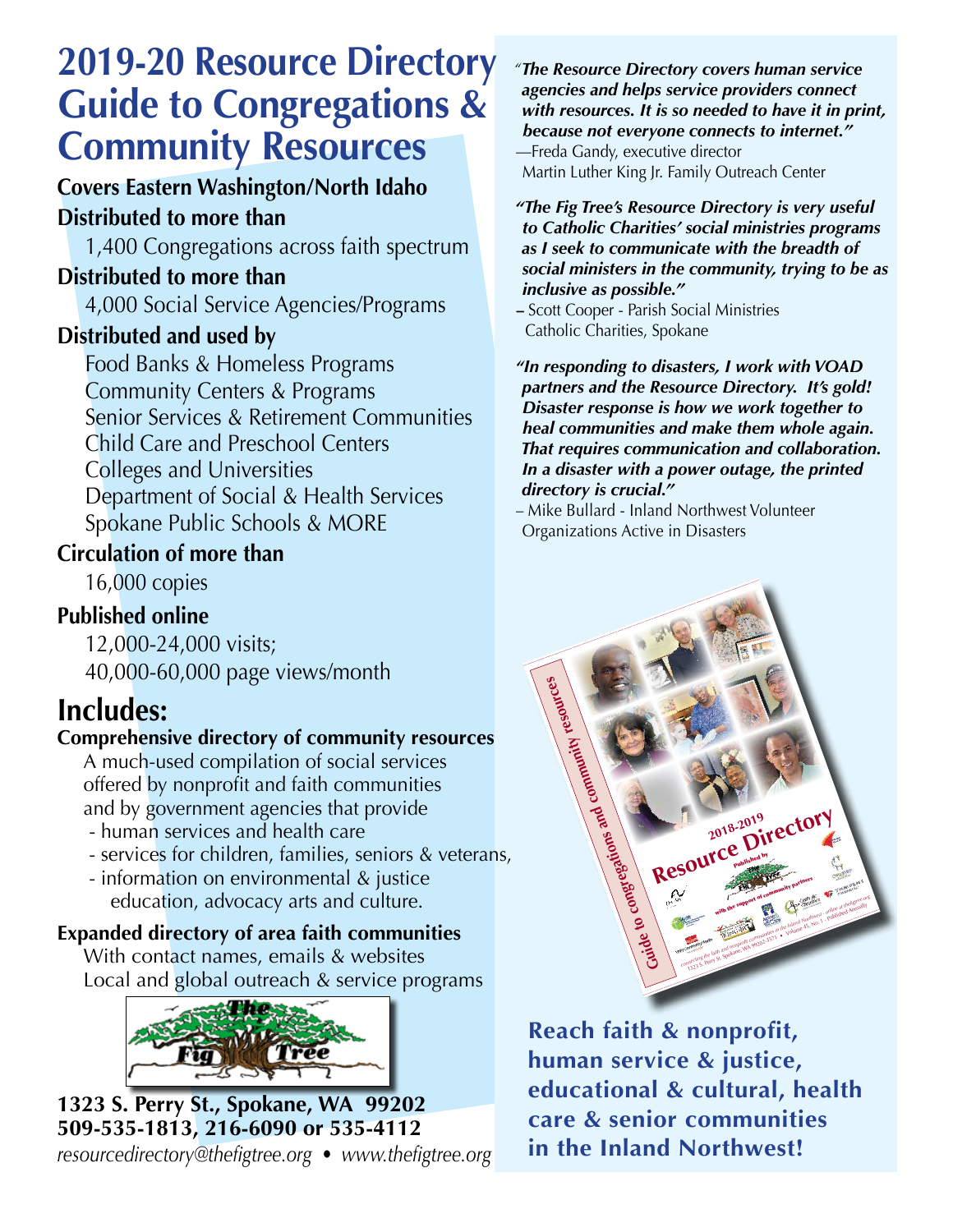### **Directory Partners help share the resources**

Community Partners enrich the quality of life in this region by helping service providers connect and by helping people in need gain access to valuable resources that can change their lives. Agencies appreciate that we provide this service, so their staff does not need to do the research for resource referral, giving them more time to focus on clients' needs. With partners' support, we increased circulation from 12,000 in 2016 to 16,000 in 2018, based on growing demand.

**Distribution partners** expand the directory's effectiveness by putting copies into the hands of more people, enabling their staff and volunteers to network and find resources for clients, and empowering people in need to find the resources they need as they progress beyond their initial needs.

**Underwriting partners** help support bulk orders for a particular agency or demographic group, or support the publication of more copies of the annual Resource Directory to meet the increasing demand we are experiencing through the year.

### **Underwriting Partners for Distribution**

1 to 10 copies - suggested donation of \$5 per copy 20+ copies - suggested donation of \$4 per copy

### **General Underwriting Partners**

Friend - \$500\* Enthusiast - \$1,000 - 2,500+\* *\* Logo on front cover and recognition in The Fig Tree*



#### **Published July, 2019**

**Distribute Mail in Summer Bulk Delivery in August & September**